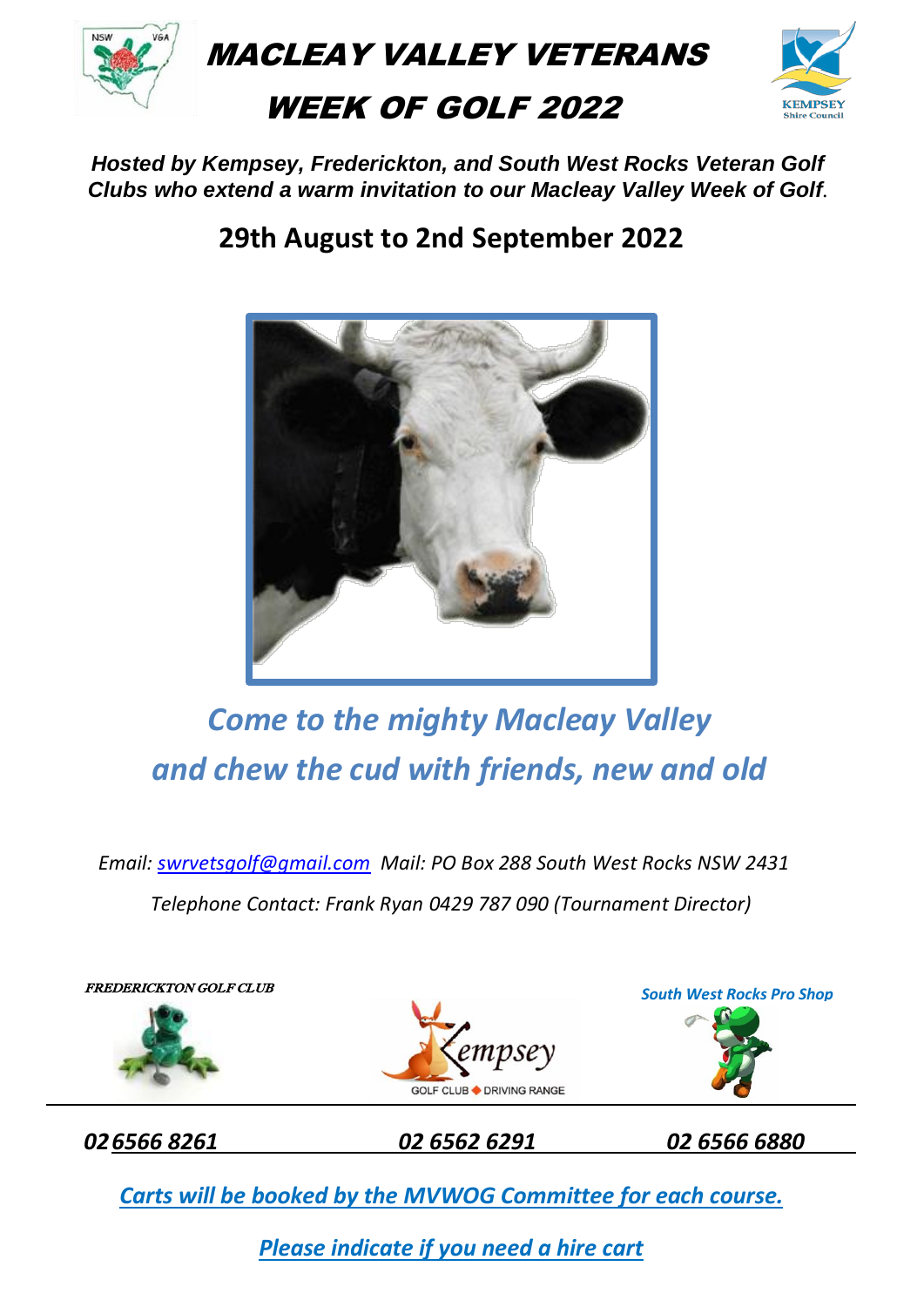

## **Programme of Events**

![](_page_1_Picture_2.jpeg)

| <b>Sunday 28THd August 2022</b>                           | Registration from 1PM - 4PM (free nibbles)                                                                                                       |  |  |
|-----------------------------------------------------------|--------------------------------------------------------------------------------------------------------------------------------------------------|--|--|
| <b>KEMPSEY GOLF CLUB</b>                                  |                                                                                                                                                  |  |  |
| Monday 29 <sup>TH</sup> August 2022                       | 18 Hole Stableford Event of The Day                                                                                                              |  |  |
| <b>KEMPSEY GOLF CLUB</b>                                  | $1ST$ Round NRMA Macleay Valley 54 Hole Championship                                                                                             |  |  |
|                                                           |                                                                                                                                                  |  |  |
| Tuesday 30TH August 2022                                  | 18 Hole Stableford Event of The Day                                                                                                              |  |  |
| <b>FREDERICKTON GOLF CLUB</b>                             | 2 <sup>ND</sup> Round NRMA Macleay Valley 54 Hole Championship                                                                                   |  |  |
|                                                           | Tuesday limited to 96 starters, entries after field is full will be<br>allocated times on Wednesday. Indicate on the form your preferred<br>day. |  |  |
| <b>Wednesday 31<sup>ST</sup> September 2022</b>           | 18 Hole Stableford Event of The Day (balance of field)                                                                                           |  |  |
| <b>FREDERICKTON GOLF CLUB</b>                             | 2 <sup>ND</sup> Round NRMA Macleay Valley 54 Hole Championship (balance of<br>field)                                                             |  |  |
|                                                           | <b>Rest day for those who play Tuesday.</b>                                                                                                      |  |  |
| <b>Thursday 1<sup>ST</sup> September 2022</b>             | 18 Hole Stableford Event of The Day                                                                                                              |  |  |
| <b>SOUTH WEST ROCKS COUNTRY CLUB</b>                      | 3RD Round NRMA Macleay Valley 54 Hole Championship                                                                                               |  |  |
|                                                           | <b>NSWVGA Trophy Day - Ladies &amp; Men</b>                                                                                                      |  |  |
| Friday 2 <sup>ND</sup> September 2022                     | 4BBB Stableford Event. Men's, Women's & Mixed 4BBB team                                                                                          |  |  |
| <b>SOUTH WEST ROCKS COUNTRY CLUB</b>                      | divisions.                                                                                                                                       |  |  |
|                                                           |                                                                                                                                                  |  |  |
| Friday 2 <sup>ND</sup> September 2022                     | Presentation Night - doors open 6PM. Dinner available for \$15.00                                                                                |  |  |
| <b>SOUTH WEST ROCKS COUNTRY CLUB</b><br><b>AUDITORIUM</b> | per person - see entry form                                                                                                                      |  |  |

## *MACLEAY VALLEY 2021 WEEK OF GOLF TOURNAMENT CONDITIONS & INFORMATION*

*CONDUCTED UNDER THE AUSPISES OF THE NSW VETERANS GOLFER'S ASSOCIATION*

- *ELIGIBILTY: Events are open to all veteran golfers (men & women) who are affiliated members of a Veteran Golfer's Association and hold a current AGU/WGA handicap. Membership and Golf Link cards must be available for inspection.*
- *ACCEPTANCES & REFUNDS: Entry forms and payments to be received prior to acceptance. The Committee reserves the right to decline any entry without explanation. Refunds, if any, are at the discretion of the Committee.*
- *COMPETITIONS: Run in accordance with the Rules of Golf and the Local Rules of the day at the respective clubs. Divisional handicap grading is as decided by the Committee. Player grades will remain the same as the Monday for the 54 hole event. The Slope System will apply at each of the courses. Cards to be submitted within 20 minutes of finishing round. Count-backs to be used where necessary.*
- *TROPHIES: Only one trophy per competitor in the individual 54 hole and 18 hole events (NSWVGA Trophies excepted). All trophies presented at the Presentation night (Fri 2 ND , doors open from 6.00pm)*
- *DISPUTES & DECISIONS: Any disputes/protests to be notified to the Committee within 30 minutes in writing. Decisions by the Committee on all matters relating to the event will be deemed final. They reserve the right to alter conditions.*
- *STARTING TIME: Players to report to Starter 20 minutes prior to hit-off. Preferred times will be allocated as close to as possible though entry receipt order given preference.*
- *MOTORISED CARTS: Carts are permissible. Public Liability Insurance for privately owned carts is expected. Hire carts will be booked by the Organising Committee, indicate on the entry form your need for a hire cart.*
- *PLAYER RISK: The Committee and the individual Golf Clubs accept no liability for any death, injury, property loss or damage arising out of the conduct of the event including participant's travel.*
- *COVID-19: Any restrictions/ regulations in force, will adhered to.*